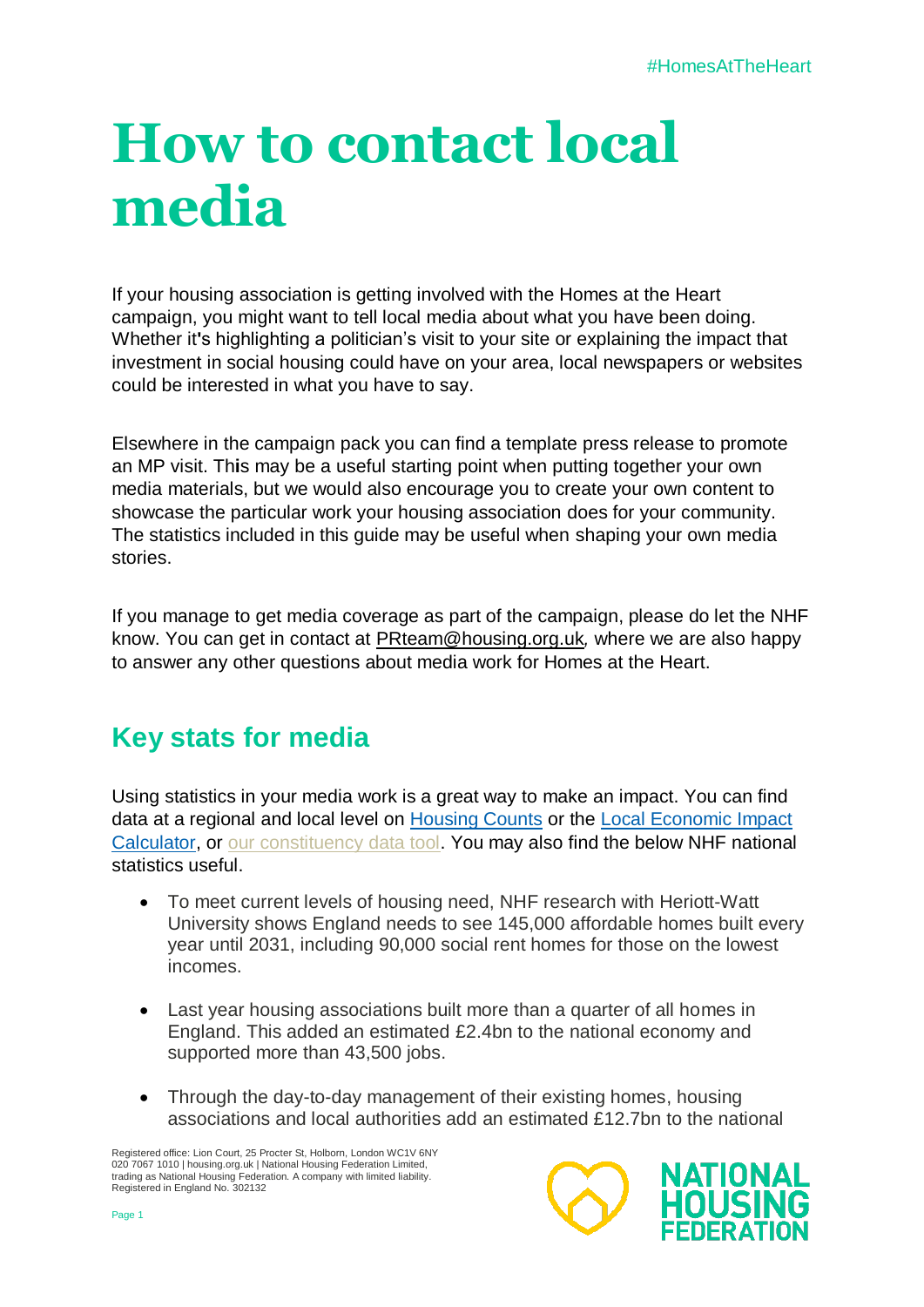economy, supporting almost 210,000 jobs.

- Housing associations had planned to invest over £19bn in new and existing homes during 2020 – around 1% of England's GDP. The coronavirus crisis has undoubtedly put this investment at risk.
- The English Housing Survey shows that on average social housing is of higher quality than any other tenure.
- In 2015, BRE Group calculated that inadequate housing was costing the NHS at least £1.4bn per year, a figure only likely to have increased as the effects of the housing crisis have deepened.

## **Top tips for getting in touch with media**

- Contact details for journalists can usually be found on a newspaper's "contact us" page. You may want to send your material to a specific journalist who covers housing or politics, but you could also send it to the general news desk email address.
- If you have a pre-existing relationship with a journalist, try contacting them first rather than emailing the general news desk. They are probably more likely to pick up your story if they already know you.
- Keep emails to journalists succinct. They are likely to be busy, so will be more likely to read your message if it is easily digestible.
- $\bullet$  If local journalists are particularly active on social media especially Twitter you could consider reaching out to them via your housing association's social media accounts.
- Include photos with your press release or letter to editor. If they include people, make sure to include their names and role, as well as checking you have their permission to use the photo.
- Give journalists contact details for your PR or media team, or whoever it is best to contact at your organisation about the story. If they have questions or want to know more about your work, this will make it easy for them to follow up.
- If you don't get a response to an email, you can try phoning the newspaper instead. Journalists are inundated with press releases, so a call might help yours to get noticed.

Registered office: Lion Court, 25 Procter St, Holborn, London WC1V 6NY 020 7067 1010 | housing.org.uk | National Housing Federation Limited,<br>trading as National Housing Federation. A company with limited liability. Registered in England No. 302132